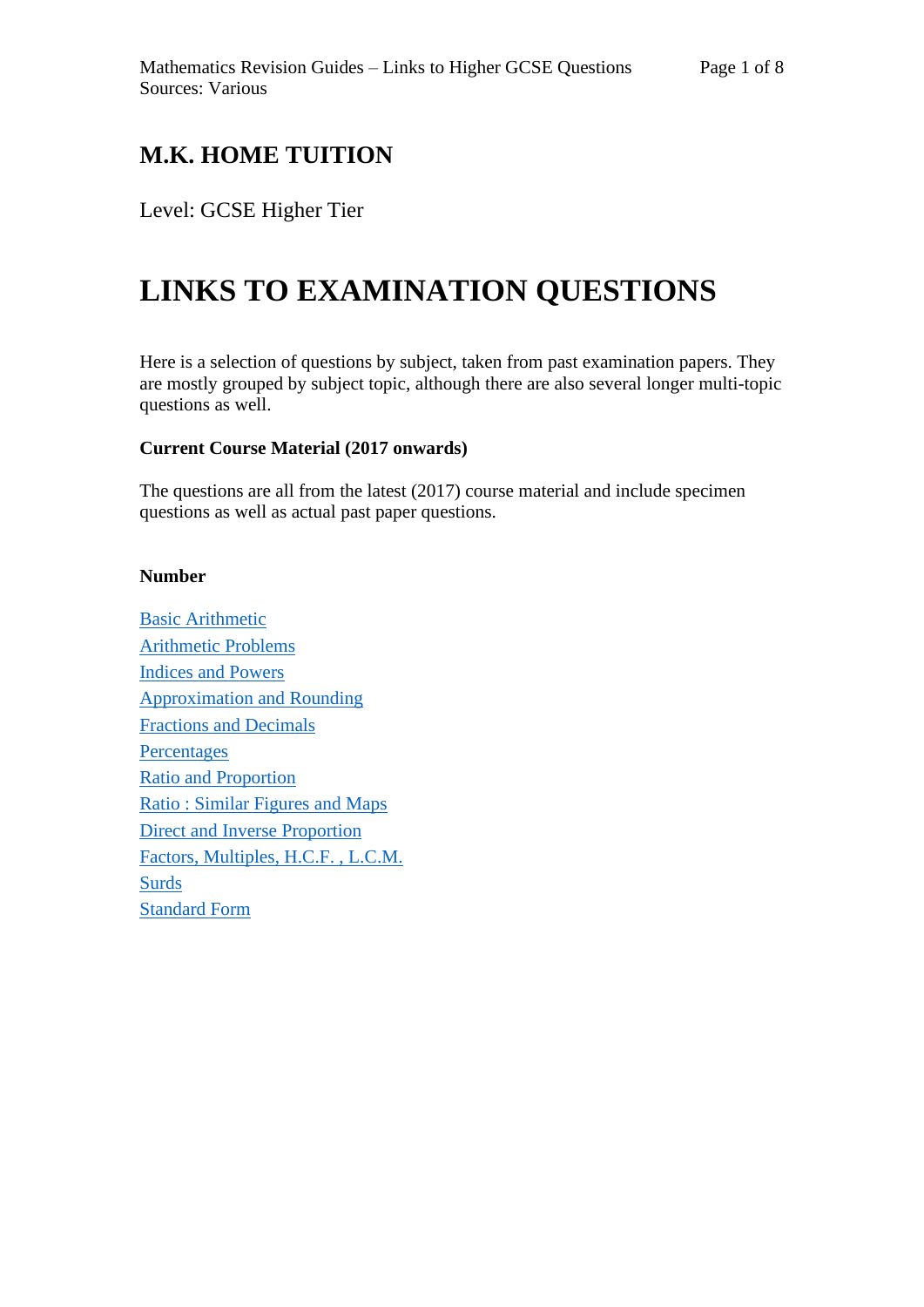#### **Algebra**

[Mixed Algebra Problems](http://mkhometuition.co.uk/index_files/Questions/GH2-200%20Mixed%20Algebra%20Problems.pdf) [Algebraic Methods](http://mkhometuition.co.uk/index_files/Questions/GH2-201%20Algebraic%20Methods.pdf) **[Linear Equations](http://mkhometuition.co.uk/index_files/Questions/GH2-203%20Linear%20Equations.pdf)** [Formulae](http://mkhometuition.co.uk/index_files/Questions/GH2-204%20Formulae.pdf) **[Functions](http://mkhometuition.co.uk/index_files/Questions/GH2-205%20Functions.pdf)** [Simultaneous Equations](http://mkhometuition.co.uk/index_files/Questions/GH2-207%20Simultaneous%20Equations.pdf) **[Inequalities](http://mkhometuition.co.uk/index_files/Questions/GH2-208%20Inequalities.pdf)** [Quadratic Equations](http://mkhometuition.co.uk/index_files/Questions/GH2-209%20Quadratic%20Equations.pdf) [Algebraic Proof](http://mkhometuition.co.uk/index_files/Questions/GH2-210%20Algebraic%20Proof.pdf) [Numerical Methods –](http://mkhometuition.co.uk/index_files/Questions/GH2-211%20Numerical%20Methods%20Iteration.pdf) Iteration **[Sequences](http://mkhometuition.co.uk/index_files/Questions/GH2-212%20Sequences.pdf) [Straight Lines](http://mkhometuition.co.uk/index_files/Questions/GH2-213%20Straight%20Lines.pdf)** [Real-Life Graphs](http://mkhometuition.co.uk/index_files/Questions/GH2-214%20Real%20Life%20Graphs_AQA.pdf) (AQA) [Real-Life Graphs \(Pearson](http://mkhometuition.co.uk/index_files/Questions/GH2-214%20Real%20Life%20Graphs_Edexcel.pdf) Edexcel) [Real-Life Graphs \(OCR\)](http://mkhometuition.co.uk/index_files/Questions/GH2-214%20Real%20Life%20Graphs_OCR.pdf) [Plotting Non-Linear Graphs](http://mkhometuition.co.uk/index_files/Questions/GH2-215%20Plotting%20Non%20Linear%20Graphs.pdf) [Recognising Non-Linear Graphs](http://mkhometuition.co.uk/index_files/Questions/GH2-216%20Recognising%20Non%20Linear%20Graphs.pdf) [Transformations of Graphs](http://mkhometuition.co.uk/index_files/Questions/GH2-217%20Transformations%20of%20Graphs.pdf)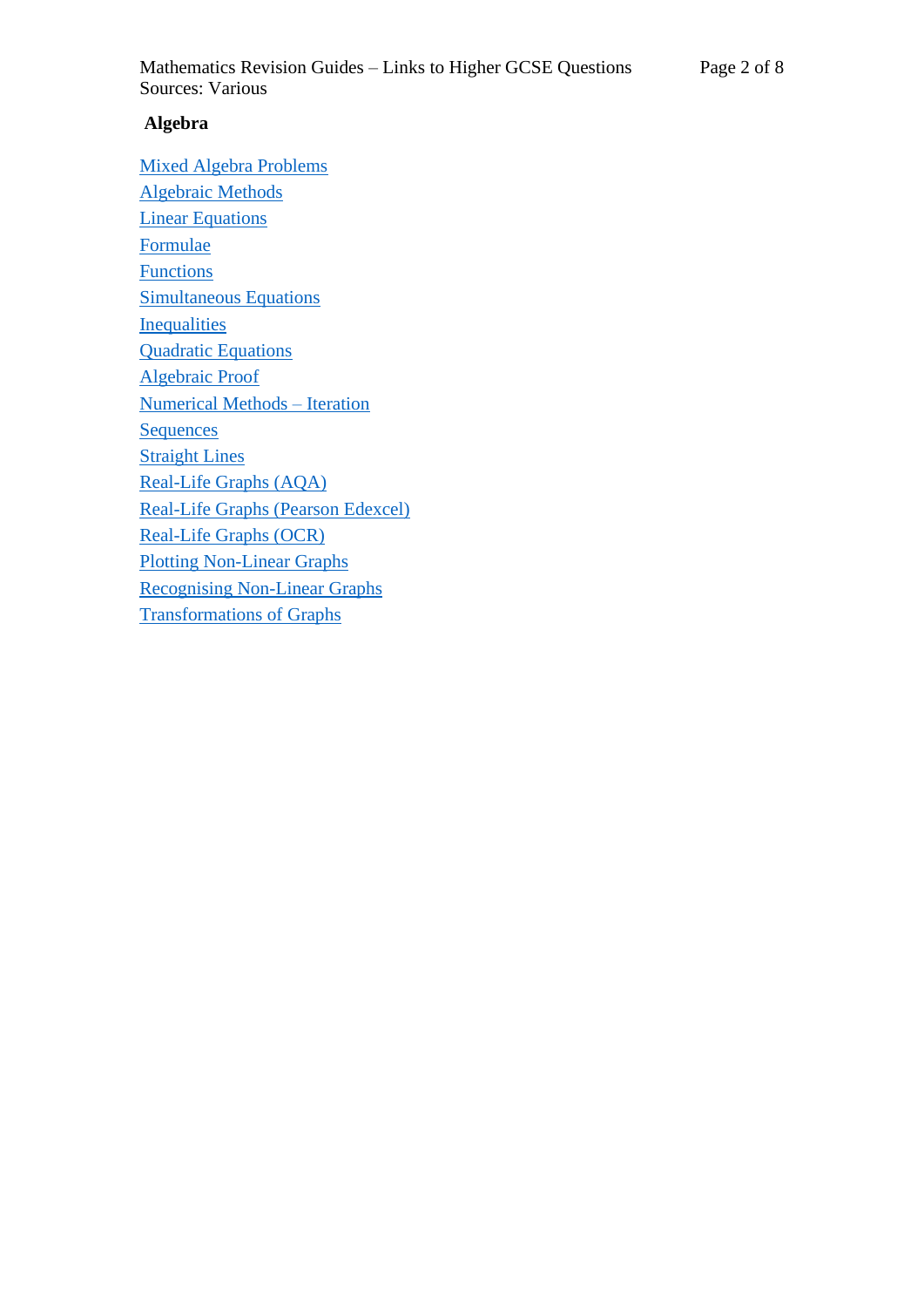#### **Shape and Space**

[Mixed Shape and Space Problems](http://mkhometuition.co.uk/index_files/Questions/GH2-300%20Shape%20and%20Space%20Problem%20Solving.pdf) [Angle Problems](http://mkhometuition.co.uk/index_files/Questions/GH2-301%20Angle%20Problems.pdf) [Triangles, Quadrilaterals](http://mkhometuition.co.uk/index_files/Questions/GH2-302%20Triangles%20Quadrilaterals%20Polygons.pdf) and Polygons [Right-Angled Triangles, Pythagoras](http://mkhometuition.co.uk/index_files/Questions/GH2-303%20Trig%20Pythagoras%20SOHCAHTOA.pdf) General Triangles, [Sine and Cosine Rules](http://mkhometuition.co.uk/index_files/Questions/GH2-304%20Trig%20General%20Triangles%20Sine%20and%20Cosine%20Rules%20.pdf) [Three-Dimensional](http://mkhometuition.co.uk/index_files/Questions/GH2-305%20Three%20Dee%20Trig.pdf) Trigonometry [Circle Theorems](http://mkhometuition.co.uk/index_files/Questions/GH2-306%20Circle%20Theorems.pdf) [Measuring Shapes](http://mkhometuition.co.uk/index_files/Questions/GH2-307%20Measuring%20Shapes.pdf) [Solid Shapes](http://mkhometuition.co.uk/index_files/Questions/GH2-308%20Solid%20Shapes.pdf) **[Transformations](http://mkhometuition.co.uk/index_files/Questions/GH2-309%20Transformations.pdf)** [Circular Measure](http://mkhometuition.co.uk/index_files/Questions/GH2-311%20Circular%20Measure.pdf) [Loci, Measures and Constructions](http://mkhometuition.co.uk/index_files/Questions/GH2-312%20Loci%20Measures%20and%20Constructions.pdf) **[Vectors](http://mkhometuition.co.uk/index_files/Questions/GH2-313%20Vectors.pdf)** [Areas, Volumes and Similarity](http://mkhometuition.co.uk/index_files/Questions/GH2-314%20Areas%20Volumes%20Similarity.pdf)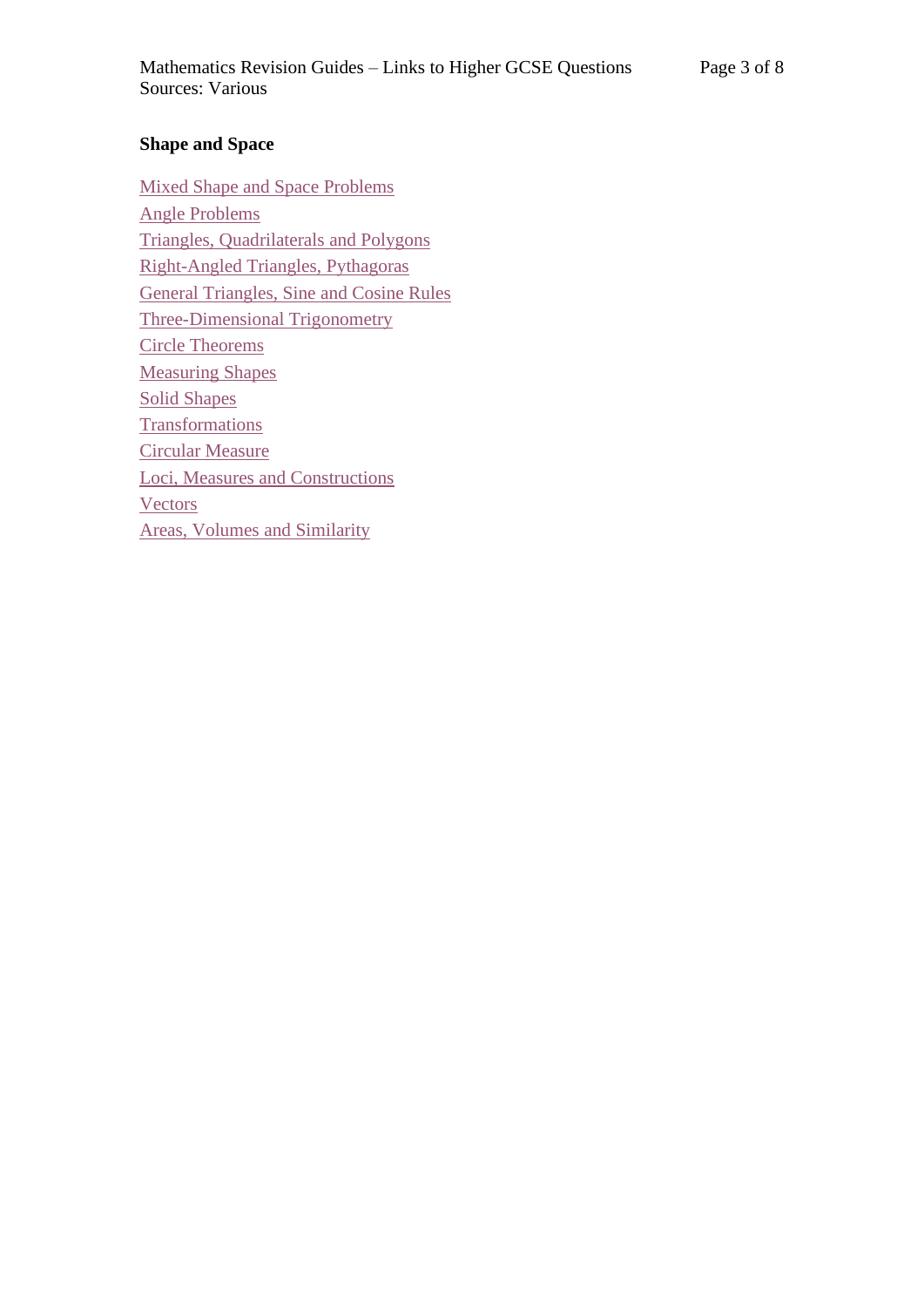#### **Data and Statistics**

[Surveys and Sampling](http://mkhometuition.co.uk/index_files/Questions/GH2-401%20Surveys%20and%20Sampling.pdf) [Averages](http://mkhometuition.co.uk/index_files/Questions/GH2-402%20Averages.pdf) **[Histograms](http://mkhometuition.co.uk/index_files/Questions/GH2-403%20Histograms.pdf)** [Cumulative Frequency](http://mkhometuition.co.uk/index_files/Questions/GH2-404%20Cumulative%20Frequency.pdf) [Box Plots](http://mkhometuition.co.uk/index_files/Questions/GH2-405%20BoxPlots.pdf) **[Scatter Diagrams](http://mkhometuition.co.uk/index_files/Questions/GH2-406%20Scatter%20Diagrams.pdf)** [Bar Charts, Pie Charts, Stem &](http://mkhometuition.co.uk/index_files/Questions/GH2-407%20Bar%20Pie%20Stem%20and%20Leaf%20etc.pdf) Leaf etc. [Time Series](http://mkhometuition.co.uk/index_files/Questions/GH2-408%20Time%20Series.pdf) [Frequency Trees](http://mkhometuition.co.uk/index_files/Questions/GH2-409%20Frequency%20Trees.pdf) [Set Theory and Venn Diagrams](http://mkhometuition.co.uk/index_files/Questions/GH2-410%20Set%20Theory%20and%20Venn%20Diagrams.pdf) [Probability \(AQA\)](http://mkhometuition.co.uk/index_files/Questions/GH2-411%20Probability_AQA.pdf) [Probability](http://mkhometuition.co.uk/index_files/Questions/GH2-411%20Probability_Edexcel.pdf) (Edexcel) [Probability \(OCR\)](http://mkhometuition.co.uk/index_files/Questions/GH2-411%20Probability_OCR.pdf)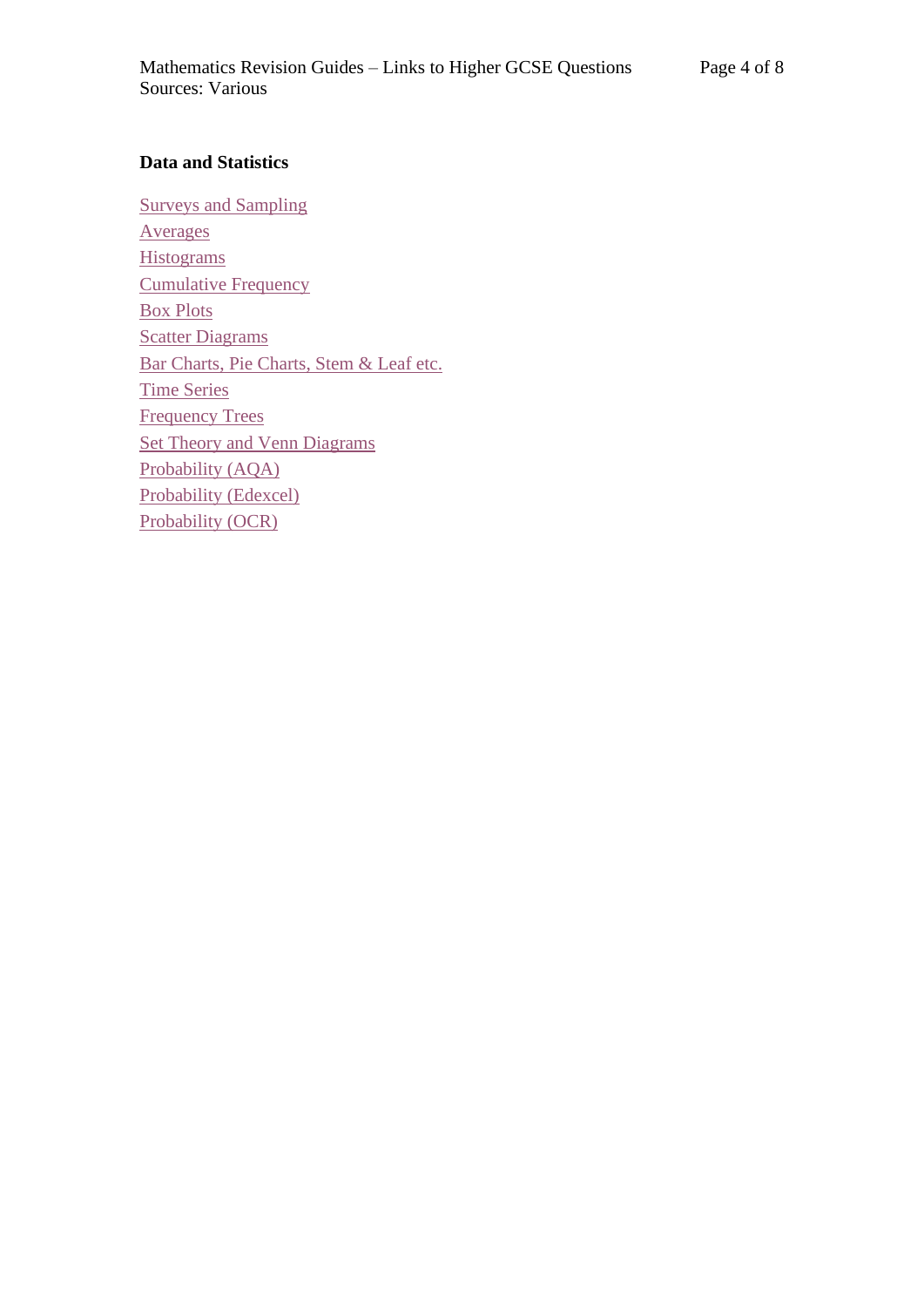#### **Legacy Course Material (prior to 2017)**

The questions are all from past papers from 2010 to 2016, and some of the content in them has been altered to reflect the current course material.

#### **Number (Legacy)**

[Basic Arithmetic](http://mkhometuition.co.uk/index_files/Questions/GH1-100_Basic_Arithmetic.pdf) [Arithmetic Problems \(AQA\)](http://mkhometuition.co.uk/index_files/Questions/GH1-101_Arithmetic_Problems_AQA.pdf) [Arithmetic Problems \(Pearson Edexcel\)](http://mkhometuition.co.uk/index_files/Questions/GH1-101_Arithmetic_Problems_Edexcel.pdf) [Arithmetic Problems \(OCR\)](http://mkhometuition.co.uk/index_files/Questions/GH1-101_Arithmetic_Problems_OCR.pdf) [Indices and Powers](http://mkhometuition.co.uk/index_files/Questions/GH1-102_Indices.pdf) [Approximation and Rounding](http://mkhometuition.co.uk/index_files/Questions/GH1-103_Approximation.pdf) [Fractions and Decimals](http://mkhometuition.co.uk/index_files/Questions/GH1-104_Fractions.pdf) **[Percentages](http://mkhometuition.co.uk/index_files/Questions/GH1-105_Percentages.pdf)** [Ratio and Proportion](http://mkhometuition.co.uk/index_files/Questions/GH1-106_Ratio_and_Proportion.pdf) [Ratio : Similar Figures and Maps](http://mkhometuition.co.uk/index_files/Questions/GH1-106_Ratio_similar_figures.pdf) [Direct and Inverse Proportion](http://mkhometuition.co.uk/index_files/Questions/GH1-206_Direct_and_Inverse_Proportion.pdf) [Factors, Multiples, H.C.F. , L.C.M.](http://mkhometuition.co.uk/index_files/Questions/GH1-107_Factors_Primes_HCF_LCM.pdf) [Surds](http://mkhometuition.co.uk/index_files/Questions/GH1-108_Surds.pdf) [Standard Form](http://mkhometuition.co.uk/index_files/Questions/GH1-109_Standard_Form.pdf)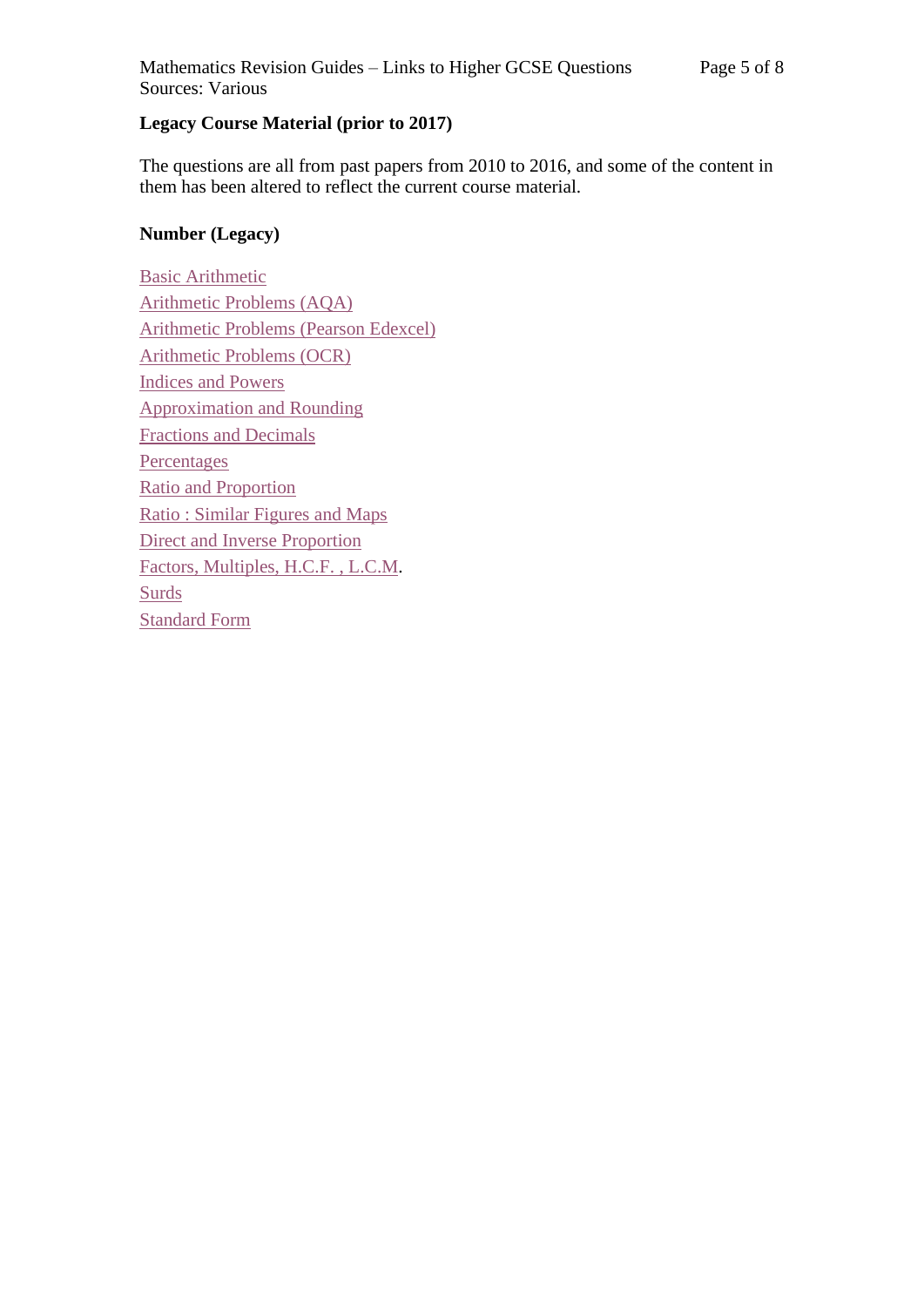#### **Algebra (Legacy)**

[Mixed Algebra Problems](http://mkhometuition.co.uk/index_files/Questions/GH1-200_Mixed_Algebra_AQA.pdf) (AQA) [Mixed Algebra Problems](http://mkhometuition.co.uk/index_files/Questions/GH1-200_Mixed_Algebra_Edexcel.pdf) (Pearson Edexcel) [Mixed Algebra Problems](http://mkhometuition.co.uk/index_files/Questions/GH1-200_Mixed_Algebra_OCR.pdf) (OCR) [Linear Equations](http://mkhometuition.co.uk/index_files/Questions/GH1-203_Linear_Equations.pdf) [Formulae \(Algebraic\)](http://mkhometuition.co.uk/index_files/Questions/GH1-204_Formulae_Algebraic.pdf) [Formulae \(Real Life\)](http://mkhometuition.co.uk/index_files/Questions/GH1-204_Formulae_Real_Life.pdf) **[Functions](http://mkhometuition.co.uk/index_files/Questions/GH1-202_Functions.pdf)** [Simultaneous Equations](http://mkhometuition.co.uk/index_files/Questions/GH1-207_Simultaneous_Equations.pdf) [Linear Inequalities](http://mkhometuition.co.uk/index_files/Questions/GH1-208_Linear_Inequalities.pdf) [Quadratic Equations](http://mkhometuition.co.uk/index_files/Questions/GH1-209_Quadratic_Equations.pdf) [Algebraic Proof](http://mkhometuition.co.uk/index_files/Questions/GH1-210_Algebraic_Proof.pdf) [Numerical Methods](http://mkhometuition.co.uk/index_files/Questions/GH1-211_Numerical_Methods.pdf) **[Sequences](http://mkhometuition.co.uk/index_files/Questions/GH1-212_Sequences.pdf)** [Straight Lines](http://mkhometuition.co.uk/index_files/Questions/GH1-213_Straight_Lines_AQA.pdf) (AQA) Straight Lines [\(Pearson Edexcel\)](http://mkhometuition.co.uk/index_files/Questions/GH1-213_Straight_Lines_Edexcel.pdf) [Straight Lines \(OCR\)](http://mkhometuition.co.uk/index_files/Questions/GH1-213_Straight_Lines_OCR.pdf) [Real-Life Graphs](http://mkhometuition.co.uk/index_files/Questions/GH1-214_Real_Life_Graphs.pdf) [Plotting Non-Linear Graphs](http://mkhometuition.co.uk/index_files/Questions/GH1-215_1_Plotting_Graphs_of_Functions.pdf) [Recognising Non-Linear Graphs](http://mkhometuition.co.uk/index_files/Questions/GH1-215_2_Recognising_and_Using_Graphs_of_Functions.pdf) [Transformations of Graphs](http://mkhometuition.co.uk/index_files/Questions/GH1-216_Transforming_Graphs.pdf)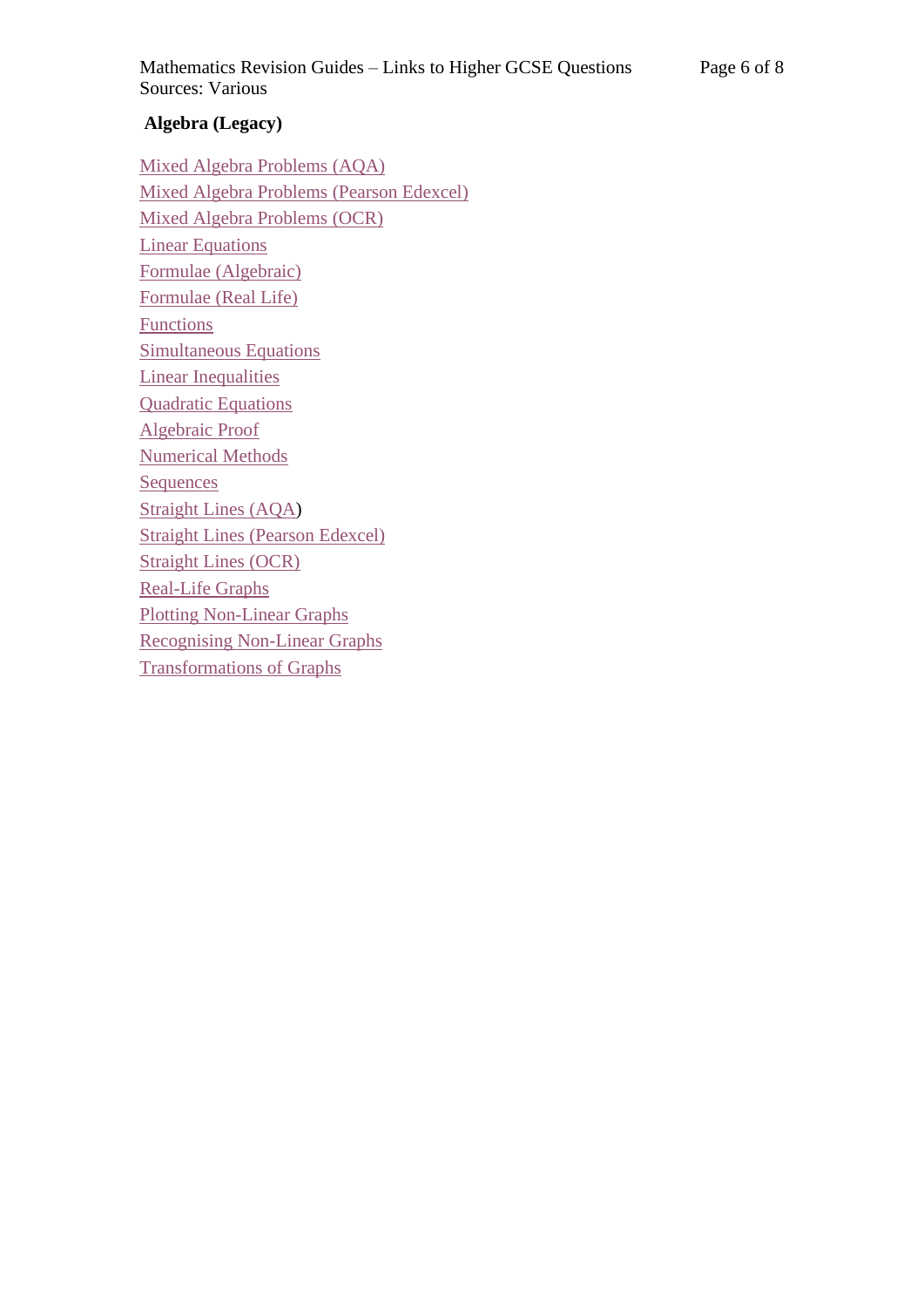#### **Shape and Space (Legacy)**

[Mixed Shape and Space Problems](http://mkhometuition.co.uk/index_files/Questions/GH1-300_Shape_and_Space_Omnibus.pdf) [Angle Problems](http://mkhometuition.co.uk/index_files/Questions/GH1-301_Angle_Problems.pdf) [Triangles, Quadrilaterals](http://mkhometuition.co.uk/index_files/Questions/GH1-302_Triangles_and_Quads.pdf) and Polygons [Right-Angled Triangles, Pythagoras](http://mkhometuition.co.uk/index_files/Questions/GH1-303_Right_Angled_Triangles.pdf) General Triangles, [Sine and Cosine Rules](http://mkhometuition.co.uk/index_files/Questions/GH1-304_General_Triangles.pdf) Three-Dimensional [Problems and Trigonometry](http://mkhometuition.co.uk/index_files/Questions/GH1-303_3_Three_D_Problems.pdf) [Circle Theorems](http://mkhometuition.co.uk/index_files/Questions/GH1-305_Circle_Theorems.pdf) [Solid Shapes](http://mkhometuition.co.uk/index_files/Questions/GH1-306_Solid_Shapes.pdf) [Transformations \(AQA\)](http://mkhometuition.co.uk/index_files/Questions/GH1-307_Transformations_AQA.pdf) Transformations [\(Pearson Edexcel\)](http://mkhometuition.co.uk/index_files/Questions/GH1-307_Transformations_Edexcel.pdf) [Transformations \(OCR\)](http://mkhometuition.co.uk/index_files/Questions/GH1-307_Transformations_OCR.pdf) [Circular Measure](http://mkhometuition.co.uk/index_files/Questions/GH1-311_Circular_Measure.pdf) [Loci, Measures and Constructions](http://mkhometuition.co.uk/index_files/Questions/GH1-310_Loci_Measures_and_Constructions.pdf) **[Vectors](http://mkhometuition.co.uk/index_files/Questions/GH1-309_Vectors.pdf)** [Areas, Volumes and Similarity](http://mkhometuition.co.uk/index_files/Questions/GH1-310_Areas_Volumes_Similarity.pdf)